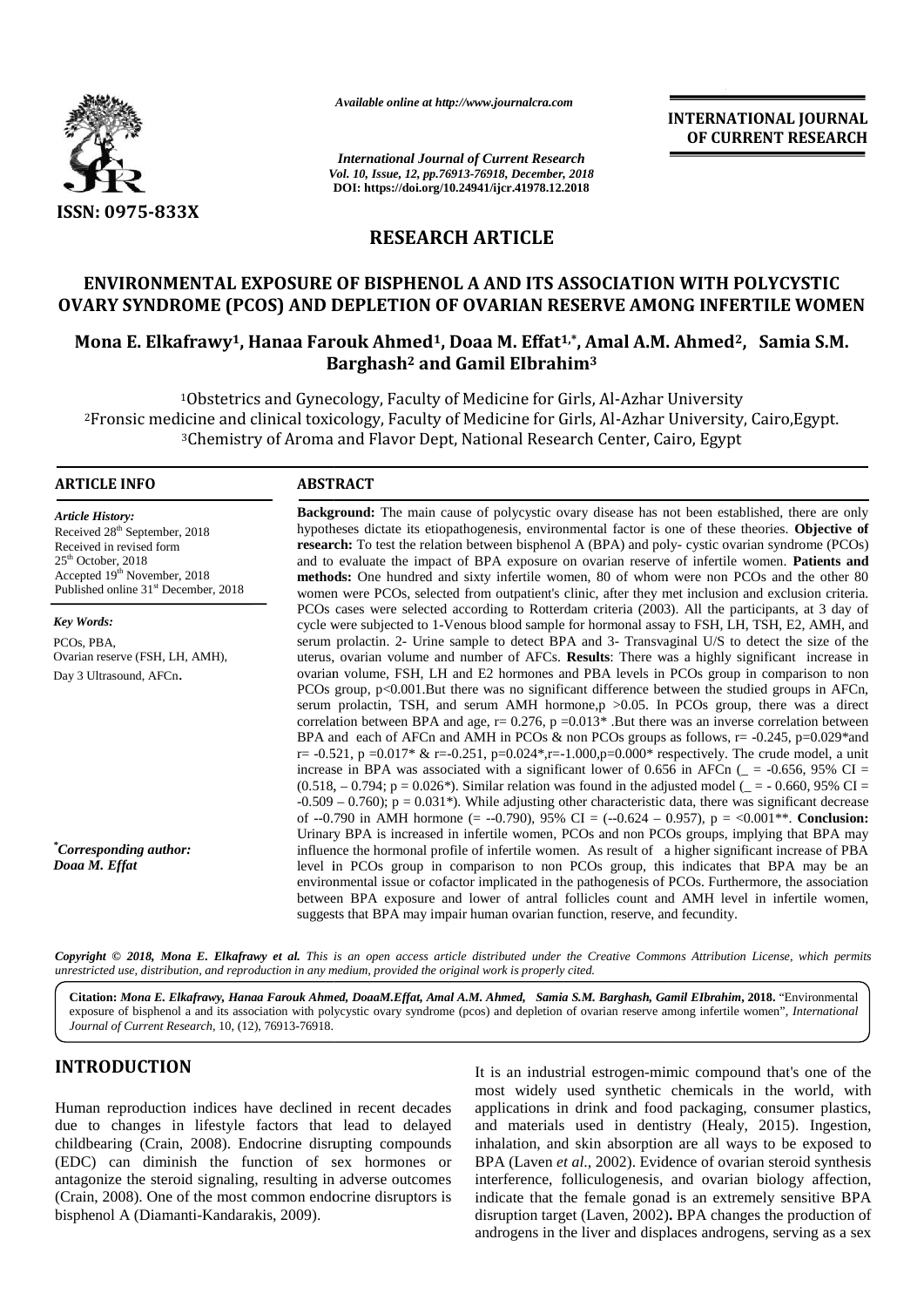hormone-binding globulin (SHBG) binder, leading to elevated serum-free androgen levels (Bornehag *et al*., 2015) At reproductive age, PCOs have a variety of symptoms including, Hirsutism, acne, oligo-ovulation or anovulation, insulin resistance, and increased luteinizing hormone (LH) levels (Zhou *et al*., 2008; Kandaraki, 2011). The etiology of this condition is still uncertain (Carwile, 2011; Le, 2008)**.** PCO is diagnosed using, any two of the three Rotterdam criteria with exclusion of similar eitiology, as, adrenal hyperplasia, Cushing syndrome, etc., (Rotterdam, 2003; Monash Centre for Health Research and Implementation, 2018), ovulatory dysfunction (oligo, or anovulation), clinical and/ or, biochemical increased androgen level, and PCO picture on ultrasound, i.e. ovary with more than12 follicles averaging 2-9mm in diameter and ovarian volume>10ml. Although a U/S picture (PCO) is not required for diagnosis if both ovulatory dysfunction and hyperandrogenism are present, it will show the full PCOs phenotype. Le et al. (2008) stated that repeated human exposure to BPA may harm oocyte viability, follicular metabolism, follicle proliferation, ovarian reserve, and overall fertility (Le, 2008; Rotterdam ESHRE/ASRM-Sponsored PCOS Consensus Workshop Group, 2003; Monash Centre for Health Research and Implementation (MCHRI), 2018; Hunt, 2003). This study aimed To test the association between the exposure of BPA and PCOs and to evaluate the impact of BPA on ovarian reserve among infertile women.

# **PATIENTS AND METHODS**

This a cross sectional study was studied at Al zahraa University Hospital, Cairo Egypt, from January 2017 to July 2018, on 160 infertile women, 80 of them were PCOS and the other 80 women were non PCOS. The participants were selected from outpatient clinic. Patients with; infertility due to male factor, due to ovarian failure, with history of previous contraception or hormonal treatment for induction before the research was excluded. PCOs cases were selected according to Rotterdam criteria (Rotterdam ESHRE/ASRM-Sponsored PCOS Consensus Workshop Group, 2003). This study approved as ethical committee of Al-Azhar University faculty of medicine for Girls. Consent was taken from all the patients after explaining the purpose and procedure of the study, All women underwent to the following, full details history, complete examinations. Investigations which in the form of 1- Venous blood samples for estimation of FSH, LH, TSH, E2, AMH, and serum prolactin at day 3 of unstimulated cycle using an automated electro chemiluminescence immunoassay. 2-Urine sample for detection of Bisphenol A was also done at day 3 of the same cycle.

Extraction of BPA: *Liao and Kannan* (Liao, 2014) used a liquid-liquid extraction technique to remove BPA from urine. A 2 mL aliquot of thawed urine was moved to a 10 mL glass tube with a lid in just a few minutes. 1.5 mL NaAC-HAC buffer solution and 10 mL -glucuronidase/arylsulfatase were applied to the sample in a sequential order and incubated at 37 °C for 8 hours while shaking. 3 mL ethyl acetate was added after that.The resulting solution was then hand-shaken for 1 minute before being centrifuged at 6000 g for 3 minutes. The supernatant was extracted, and the extraction procedure was performed two more times. Under nitrogen gas, the combined extract was condensed to near dryness, reconstituted in 1 mL methanol, screened through a 0.22 m screen membrane, and processed at 20 °C before instrumental analysis. On the third

day of an unstimulated cycle, a transvaginal ultrasound was performed to determine the size of the uterus and ovaries in order to rule out any organic pathology (fibroid, ovarian cyst), ovarian volume, and AFCn, this done by LOGIQ V5 2D ultrasound scanner. The ovarian volume was calculated by the equation for prolate ellipsoid using the longest longitudinal (d1), anteroposteriore (d2).and transverse diameter (d3) (Rosendahl, 2010). All data were collected and statistically analyzed.

**Sample size calculation:** The sample size was determined using the Open Epi software version 13 in accordance with a previous analysis by *Ye et al.* (2018**),** who found that LH/FSH in the PCOS group was 1.65 1.05, while in the non PCOS group was 1.22 0.85, with a p-value of 0.009 and a margin of error of 5% by changing the confidence interval to 95%. The test's power is set to 80%, and the group ratio is set to 1:1. This study's overall sample size was determined to be 156 patients (78 patients in each group).

# **RESULTS**

No significant differences were found between the studied groups regarding, age, BMI, smoking, education % and caffeine consumption % (table 1). Regarding representation of Rotterdam criteria in the PCOs group, we found that, 47women (58.57%) experienced all three criteria i,e, clinical, biochemical and PCO picture, while the rest of women, 33(41.25%) were only experienced clinical and biochemical parameters without PCO picture. The main symptom in all patients was infertility, while the associated, symptoms were only found in PCOS group in form of Hairsutism & acne, in 35 women (43.75%), oligomenorrhea or menorrhea in 6 women (7.5%) and polymenorrhea in 25 women (31.25%) (Table 1). Comparison between the studied groups regarding the ultrasound and biochemical investigations showed that a highly significant difference in ovarian volume , FSH, LH and E2 hormones and Bisphenol A levels on day 3 of cycle, but no significant differences were found between the studied groups as regard to serum prolactin, TSH, and AMH hormone (table 2). Although regarding AFC difference between the study groups is tolerant nearly significant but it was still statistically insignificant (Table 2). Roc curve analysis revealed, BPA at the cutoff value of >9.68, AUC of 0.81with sensitivity of 80%and specificity of 90% decreased the ovarian reserve (Table 3, Fig 1). There was a positive correlation between BPA and age in PCOs group r=0.276, p=0.013.But there was a negative correlation between BPA and each of AFCn, r=- 0.251, p=0.024 and r=-0.245, p=0.029 and AMH r=- 1.000,p=0.000 and r=-0.521, p=0.017 in non PCOs and PCOs groups respectively (table 4).

# **DISSCUSION**

The prevalence of PCOS is one amongst the disadvantages of civilization. Even with the advancement of manufacture industry the utilization of existence plasticization. The treatise that environmental factors play an important role in pathological process of PCOs as endocrine distance was endorsed by several data (Bozdag, 2016). External endocrine disruptors are substances or combinations that modify the function(s) of the endocrine system and trigger detrimental consequences in an intact organism, its progenitor, or (sub) populations.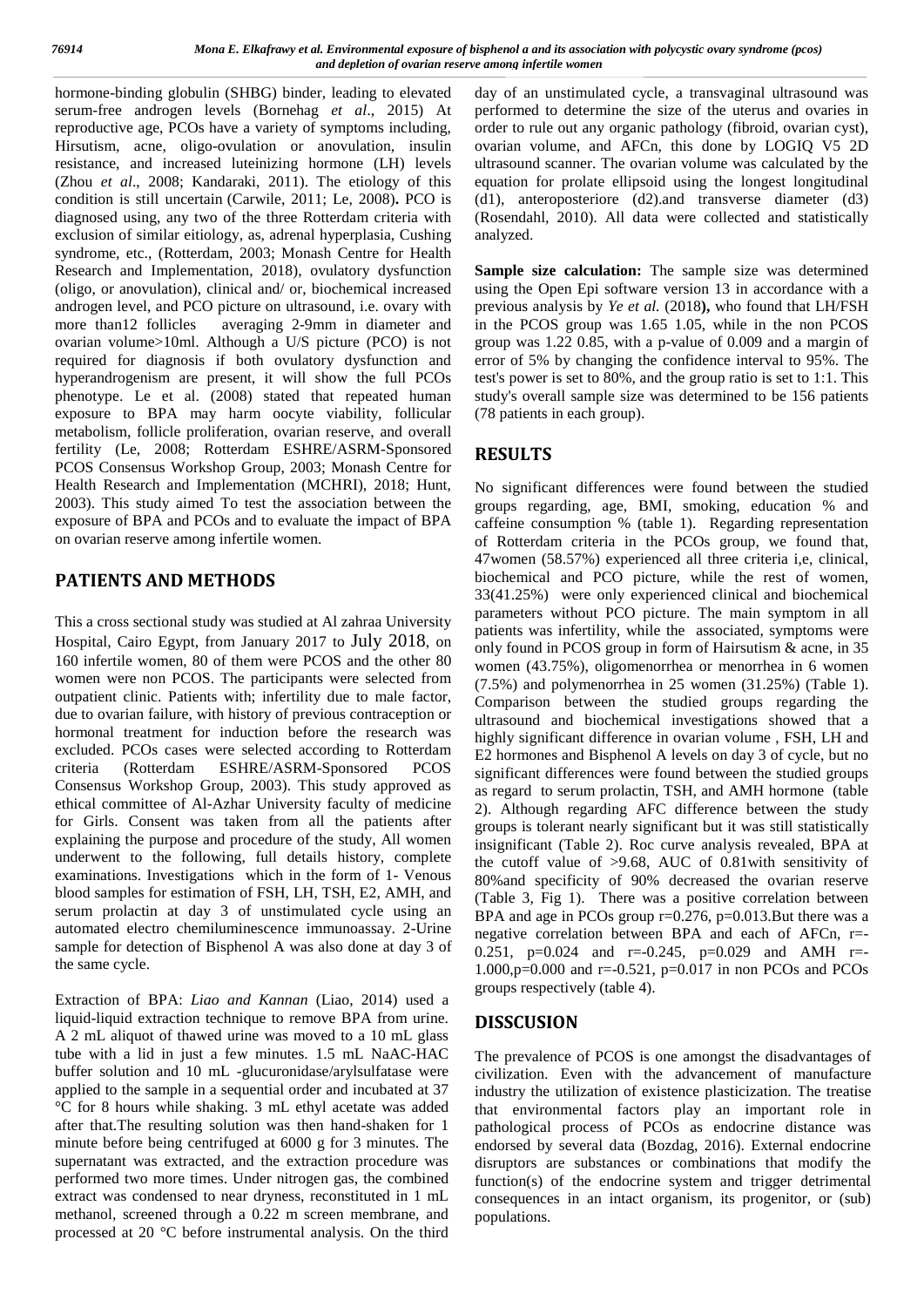|               |                                    | Non PCO                               | PCO                                 |            |         |           |
|---------------|------------------------------------|---------------------------------------|-------------------------------------|------------|---------|-----------|
|               |                                    | $No. = 80$                            | $No. = 80$                          | Test value | P-value | Sig.      |
| Age (years)   | $Mean+SD$<br>Range                 | $27.01 + 4.23$<br>$21 - 35$           | $25.95 \pm 4.66$<br>19-37           | $1.511-$   | 0.133   | <b>NS</b> |
| Length $(cm)$ | $Mean+SD$<br>Range                 | 161.55±5.79 150-178                   | $162.68 + 6.27$<br>150-180          | $-1.180-$  | 0.240   | <b>NS</b> |
| Weight (kg)   | $Mean \pm SD$<br>Range             | $83.25 + 17.81$<br>54-118             | $79.80 \pm 18.20$<br>$52 - 150$     | 1.212-     | 0.227   | <b>NS</b> |
| BMI (kgm2)    | $Mean+SD$<br>Range                 | $31.94 \pm 6.62$<br>19.57-46.09       | $30.06 + 6.06$<br>20.31-51.9        | 1.868-     | 0.064   | <b>NS</b> |
| Caffeine%     | <b>Negative Positive</b>           | 58 (72.5%)<br>22 (27.5%)              | 64 (80.0%)<br>$16(20.0\%)$          | $1.242*$   | 0.265   | <b>NS</b> |
| Smoking %     | <b>Negative Positive</b>           | 78 (97.5%)<br>$2(2.5\%)$              | 79 (98.8%)<br>$1(1.3\%)$            | $0.340*$   | 0.559   | <b>NS</b> |
| Education %   | Primary<br>College<br>Not educated | $3(3.8\%)$<br>42 (52.5%)<br>35(43.8%) | 6(7.5%)<br>29 (36.3%)<br>45 (56.3%) | $4.630*$   | 0.099   | <b>NS</b> |

#### **Table 1. Comparison between the studied groups as regard the demographic data and symptoms**

## **Table 2. Comparisons between the studied groups as regard the biochemical investigations and U/S findings**

|                      |                          | Non PCO<br>$No. = 80$              | <b>PCO</b><br>$No. = 80$             | Test value | $P -$<br>value | Sig.      |
|----------------------|--------------------------|------------------------------------|--------------------------------------|------------|----------------|-----------|
| Ovarian volume       | Median<br>$( IQR)$ Range | $10(10 - 12)$<br>812               | $22(20 - 24)$<br>1426                | $-11.119*$ | < 0.001        | <b>HS</b> |
| AFC(n)               | Median<br>$( IQR)$ Range | $6(6-8)$<br>48                     | $7(6-9)$<br>514                      | 1.667      | 0.098          | NS.       |
| $AMH$ (ng/mL)        | Median<br>$( IQR)$ Range | $3.3(2.59 - 5.25)$<br>1.89-7.19    | $4.26(2.05 - 6.91)$<br>$1.7 - 7.7$   | 1.550'     | 0.123          | <b>NS</b> |
| FSH(IU/I)            | Median<br>$( IQR)$ Range | $7.3(6.1 - 8.15)$<br>$4.2 - 13$    | $6.35(4.7 - 7.2)$<br>$3.3 - 10.1$    | $4.365*$   | < 0.001        | <b>HS</b> |
| LH(IU/I)             | Median<br>$( IQR)$ Range | $4.3(3.4-5.8)$<br>356              | $7.7(6.2 - 10.6)$<br>1.4-20.7        | $-6.126*$  | < 0.001        | <b>HS</b> |
| LH/FSH               | Median<br>$( IQR)$ Range | $0.61(0.53-0.79)$<br>$0.42 - 6.83$ | $1.36(1.03 - 1.76)$<br>$0.19 - 3.83$ | 7.168      | < 0.001        | <b>HS</b> |
| TSH (miu/L)          | Median<br>$( IQR)$ Range | $2.3(1.7-3.15)$<br>1.07-9.35       | $2.2(1.7-2.6)$<br>$0.93 - 3.5$       | $-0.787*$  | 0.431          | <b>NS</b> |
| Prolactin(ng/ml)     | Median<br>$( IQR)$ Range | $11(8.17-12)$<br>$0.4 - 40.1$      | $11(10-12)$<br>$5.5 - 22$            | $-1.494*$  | 0.135          | <b>NS</b> |
| E2(pg/ml)            | Median<br>$( IQR)$ Range | $50(48-55)$<br>$30.3 - 66$         | $66(66-88)$<br>55116                 | $-9.267*$  | < 0.001        | <b>HS</b> |
| Bisphenol<br>(ng/ml) | Median<br>$( IQR)$ Range | $5.63(4.2 - 6.85)$<br>1.84-30.45   | 24.49(12.97-<br>28.66) 2.18-34.95    | $-6.806*$  | < 0.001        | <b>HS</b> |



**Figure 1, table (3): Roc curve analysis of BPA level in PCOS and non PCOS groups with diminish Ovarian reserve.**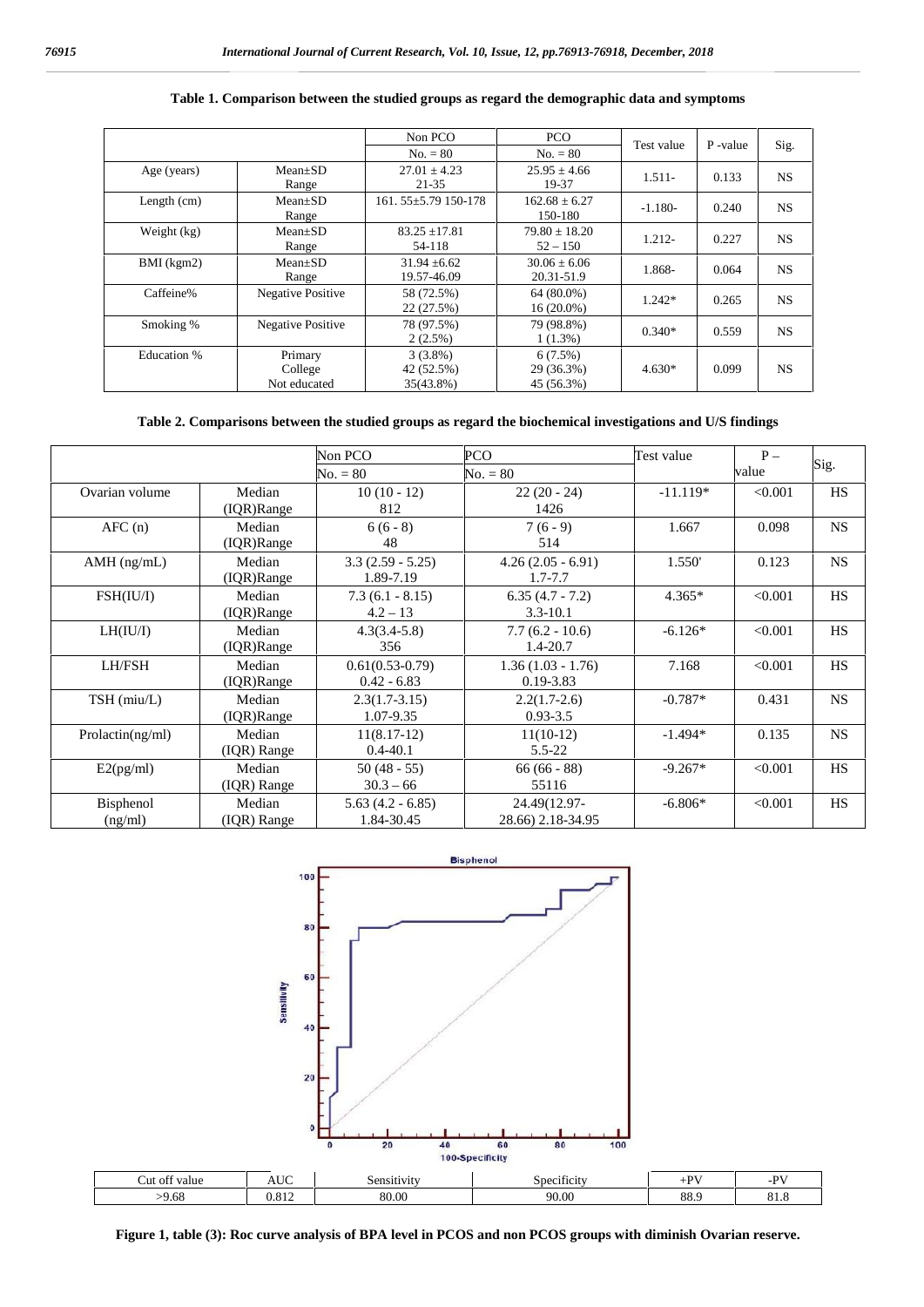|                   | Bisphenol   |         |          |            |  |
|-------------------|-------------|---------|----------|------------|--|
|                   | Non PCO     |         |          | <b>PCO</b> |  |
|                   | $\mathbf r$ | p-value | $\bf r$  | p-value    |  |
| Age (years)       | 0.029       | 0.800   | $0.276*$ | 0.013      |  |
| $BMI$ (kg/m2)     | 0.064       | 0.576   | $-0.139$ | 0.217      |  |
| Ovarian volume    | $-0.119$    | 0.294   | 0.131    | 0.247      |  |
| AFC(n)            | $-0.251*$   | 0.024   | $-0.245$ | $0.029*$   |  |
| $AMH$ (ng/mL)     | $-1.000**$  | 0.000   | $-0.521$ | $0.017*$   |  |
| FSH (IU/L)        | $-0.022$    | 0.847   | 0.165    | 0.143      |  |
| $LH$ ( $IU/L$ )   | $-0.025$    | 0.321   | 0.095    | 0.402      |  |
| LH/FSH            | 0.168       | 0.217   | 0.054    | 0.628      |  |
| TSH (IU/L)        | 0.048       | 0.670   | 0.047    | 0.680      |  |
| Prolactin (ng/ml) | $-0.026$    | 0.819   | 0.196    | 0.082      |  |
| $E2$ ( $pg/ml$ )  | 0.117       | 0.299   | 0.121    | 0.286      |  |

#### **Table 4. Correlations between BPA, demographic, U/S and biochemical investigations, in the studied groups**

**Table 5. The association of urinary BPA levels with age, AFCn and AMH levels in the studied groups**

|             | Crude (95.0% CI)        | P-value      | Multivariate (95.0 % CI) | P-value    |
|-------------|-------------------------|--------------|--------------------------|------------|
| Age (years) | $0.606(0.132 - 1.081)$  | 0.013        | $0.058(-0.048-0.164)$    | 0.219      |
| AMH((ng/mL) | $-0.790(0.624 - 0.957)$ | ${<}0.001**$ | $-0.795(0.632 - 0.957)$  | $<0.001**$ |
| AFC(n)      | $-0.656(0.518 - 0.794)$ | $0.026*$     | $-0.660(0.509 - 0.760)$  | $0.031*$   |

In the crude model, a unit increase in BPA was significantly linked with a diminish in AFC ( $= -0.656$ , 95% CI = (0.518, (-0.794; p = 0.026\*). The correlation was similar within the adjusted model ( $= -0.660, 95\%$  CI = -0.509 – 0.760); p = 0.031\*), when adjusting for other demographic data, there also significant decrease of --0.790 in AMH hormone (= --0.790), 95% CI = (--0.624 – 0.957), p = <0.001\*\*),table 5

Exposure to BPA which is one of this substances (Richter, 2007). In terms of demographic data, the mean age in PCOS groups was  $25.95 \pm 4.66$  years and in non PCOS groups was 27.01  $\pm$ 4.23 years, BMI in PCOS was 30.06  $\pm$ 6.06 and in non PCOs was 31.94± 6.62, caffeine consumption percent in PCOS was (20.0%) and in non PCOS was (27.5%), and smoking percent were 1 (1.3%) vs (2.5%) in PCOs vs no PCOS groups, respectively (Table 1). Regarding the ultrasound findings, it revealed that high significant differences between PCOS and non PCOS regarding the ovarian volume, on the other hand, although the AFCn was higher in PCOs group and was nearly relative significant when compared to non PCOs group but it was statistically insignificant, p=0.098 (Table 2). It was stated that,PCOS is characterized by a high AFCn and a considerably large ovarian volume (Rosenfield, 2016). The current study showed that a high significant increase in LH and LH/FSH ratio in PCOs group versus non PCOs with p value (0.001) (Table 2).this finding was in agreement with the study which concluded that the Increase of LH pulse frequency, LH pulse amplitude, and the increase of LH/FSH ratios were described in women with PCOS (Hampton, 2013). Similarly, this agree with (Chun, 2014) *s*tudy which revealed that, the elevated LH concentrations and LH/FSH ratio were common clinical manifestation of patients with PCOS. Our study revealed that increased of AMH in PCOs compared to non PCOs groups, but this was statistically insignificant  $= 0.123$  (Table 2). The failure of our result to reach a statistical significance in AMHdid not contradict some researches that have reached a statistical significance value such as; *Maas et al.* (2015), who reported that the total AFCn (in both ovaries) significantly higher in women with PCOS (58.2  $\pm$  6.2) than those non PCOS women  $(31.8 \pm 2.9)$ . Also the authors found that AMH levels were also signficantly higher in PCOS patients  $(11.9 \pm 1.6 \text{ ng/mL})$ than in non PCOS group (5.3±1.0 ng/mL) and; *Pigny et al.* (2003) who reported that in women

with PCOS, AMH levels are often significantly elevated than those non PCOS. Because, the diagnosis of PCOs was only based on 2 parameters of the three parameter of Roterrdam criteria, hence, some participants in PCOS group of our study were not experienced U/s PCO picture, therefore they didn't have neither high AFCn nor high level of AMH. Our research investigated the BPA level in both of PCOS and non PCOS groups, it showed that increased the level of BSA in PCOS group compared to non PCOS with highly significant difference, p= 0.001 (Table 2). A number of human and animal studies looked into the possible connection between PCOs and BPA exposure. Also, *Kandaraki et al.* (2017), BPA levels were found to be substantially higher in the PCOs community than in the controls (1.050.56 vs. 0.720.37 ng/ml, P 0.001). In the same line, in a meta-analysis which performed by *Ying Hu et al.* (2018) to show the relationship between PCOS and PBA, the authors discovered that PCOS patients had substantially higher levels of BPA than controls, p.001.

It was found that BPA could disrupt the hormonal profile and influence the phenotype of PCOS via different pathways. This can be proposed by BPA has the potential to disrupt the hormonal profile and affect the phenotype of PCOS through a variety of mechanisms. Exposure to hypothalamic BPA may activate the pulse generator for GnRH, resulting in increased LH and decreased pituitary secretion of FSH, as well as promoting ovarian hyperandrogenism. In addition, BPA may be involved in direct stimulation, synapse formation, and ovarian hyperandrogenism*,* which can in turn lead to increased theca cells leads to subsequence hyperestrogenemia (Richter, 2007). Moreover, *Richter et al.* (2007) reported that BPA is an endocrine disrupting chemical that can affect a wide range of physiological receptors, comprising genomic estrogen receptors 1 and 2, membrane bound estrogen receptors, androgen receptors, peroxisome proliferator-activated gamma receptors, and thyroid hormone receptors. On the other hand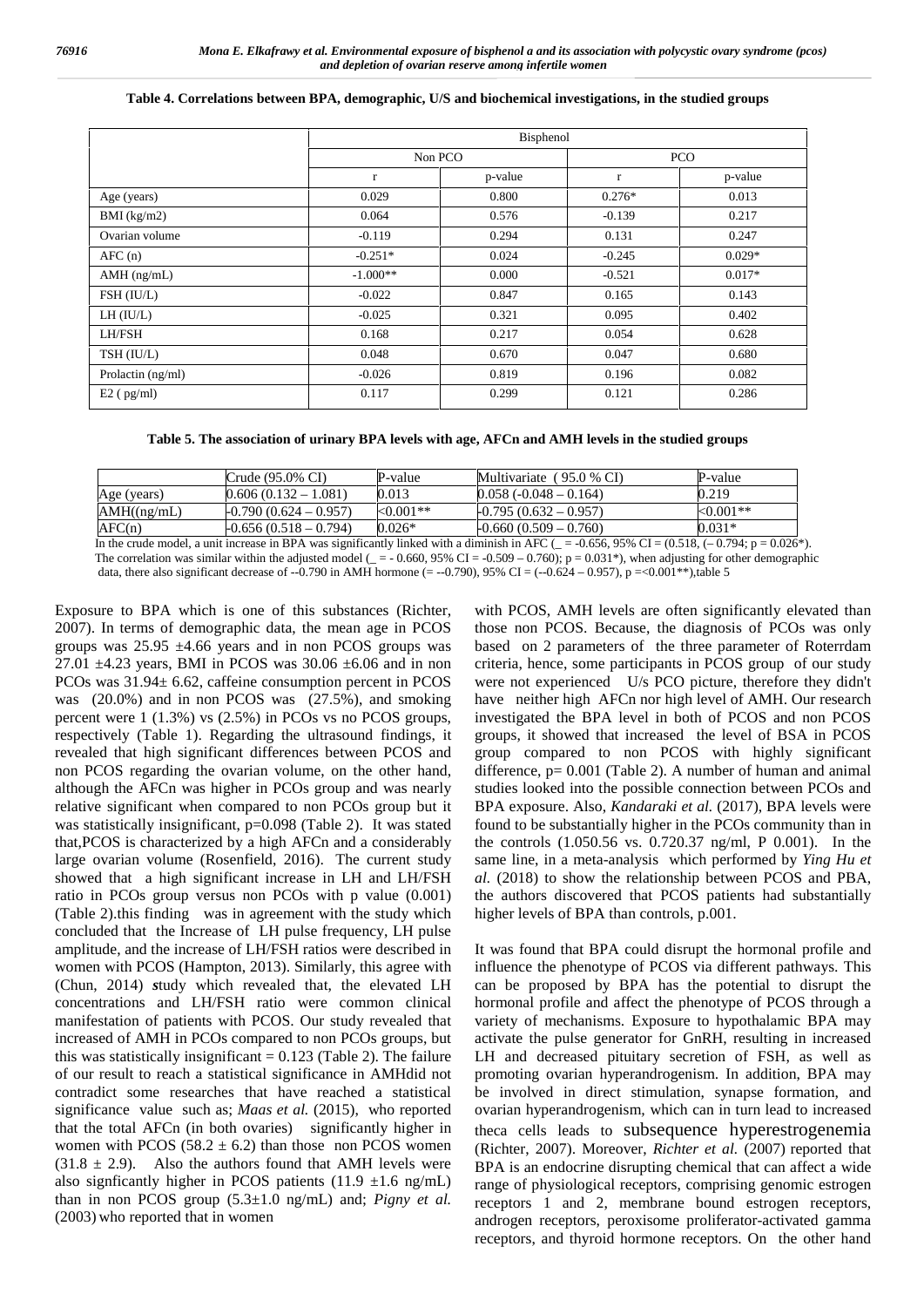Li *et al* .(2011) disagree with our findings, they performed a research on 60 patients with PCOS, 23 of them had insulin resistance (PCOS-IR) and 37 without insulin resistance , as well as 29 non-PCOS women were asking the treatment advice for infertility or menstrual irregularities (control group)". All of their participant's serum levels of six phthalic acid esters (PAEs), PBA, and octylphenol (OP) were measured. The authors reported that while 6 phthalic acid esters (PAEs) and BPA had no discernible impact on PCOS pathogenesis or insulin resistance, octylphenol (OP) can play a role in PCOS patients' insulin resistance. Ovarian reserve is known as oocytes quantity (oocytes number) left in the ovarian pool. Diminishing ovarian reserve seems to be the reason for declining fecundity and approaching of menopause. Ovrian reserve measure usually consists of estimation of an AMH blood test and an antral follicle counts by U/S (Hansen *et al*., 2012). The second part of our objective was to answer the question: Does exposure of PBA can affect the ovarian reserve?, in order to evaluate the potential effects of exposure of BPA on ovarian reserve, we tested BPA in all participants i.e., infertile women with or without PCOS.

Really we imposed obstacle in case of patients with PCOs because, the 2 parameters that tested the ovarian reserve i.e., AFCn, AMH were already increased in many patients of this group, so we considered how to conduct research into the potential effects of BPA on ovarian reserve in PCO patients, thus we created a ROC curve to determine the individual cutoff value of BPA level that may affect ovarian reserve. We also conducted a crude model to show the link between increased exposure and, as a result, increased BPA levels in the urine and ovarian depletion. ROC Curve analysis was established to predict the level of BPA at which may affecting ovarian reserve, our study suggested that in infertile women groups, either with or without PCOS, the BPA in Excess at the cut level >9.68, with AUC of 0.812, specificity of 90% and sensitivity of 80%, can damage ovarian follicles and potentially decrease its number, thus decrease the ovarian reserve (Table 3, Fig. 1). These results indicate that BPA in Excess can have a detrimental effect on ovarian function, this was supported by Pearson correlation test which in turn revealed that, in both study groups, there was a negative correlation between BPA and each of AFCn and AMH (Table 4). This was in line with the results of *Souter et al.* (2013), who used regression models to determine the relationship between BPA and AFC in a prospective cohort of women receiving infertility care. Higher urinary BPA concentrations were related to lower AFC, day3 serum F.S.H., and ovarian volume in those patients.

Moreover, our study revealed in the crude model, a unit increase in BPA was related with a significant diminish of 0.656 in AFC ( $-0.656$ , 95% CI (0.518, ( $-0.794$ ; p = 0.026). The same relation was found in the adjusted model  $($  = -0.660, 95% CI =  $-0.509 - 0.760$ ; p = 0.031) when adjusting the other characteristic data, we found that there was significant decrease of  $-0.790$  in AMH hormone (=  $-0.790$ ), 95% CI = ( $0.624 - 0.957$ ,  $p = <0.001$ ). The association was similar in the adjusted model ( $=$  - 0.795, 95% CI = (0.632 – 0.957)-; p =<0.001 (Table 5).Also this was consistent with finding of *Wei Zhou et al.* (2017) when they illustrated the correlation between BPA and the follicular reserve parameters. The authors found an inverse relationship between urinary BPA concentration & AFC and reported, a unit increase in BPA was correlated with a significant decrease in AFC in the crude model. BPA was also decreased AMH and day3 FSH levels, but none of these

associations were statistically significant. Furthermore, our study revealed, no significant association was observed between BSA, FSH, and ovarian volume , this was consistent with previous findings of *Souter et al.*(2013), who reported that there was no significant association between urinary BPA quartiles and day-3 FSH blood levels (p=0.64) or ovarian volume  $(p= 0.8)$ .

### **CONCLUSION**

Urinary BPA is increased in infertile women, PCOS and non PCOS groups, implying that BPA may influence the hormonal profile of infertile women. But with higher significant increase of PBA level in PCOS group compared to non PCOS group, this indicate that BPA may be an environmental issue or cofactor implicated in the pathogenesis of PCOS. Furthermore, the connection between BPA exposure and decrease of antral folicle count and AMH level in infertile women, suggests that BPA may impair human ovarian function, reserve, and fecundity. Since temperature variations favor BPA transfer into food, so we recommend some safety precautions are required to prevent this transfer and the associated risk of human exposure specially during storage, freezing, and heating food in plastic containers. It is also important to enact legislation prohibiting the use of BPA in containers and food packaging intended for children. In addition, we encourage using containers without PBA like, glass which seems the best option. This study was conducted according to the guideline of declaration of Helsinki 2013,and approved by the ethical committee of the faculty of medicine for Girls, Cairo, Al Azhar University ,informed written consent was taken from all participants before enrolling this study.

**Consent for publication:** Not applicable

**Availability of data and material:** Not applicable.

**Competing interests:** Authors declared that they don't have any conflict of interest.

**Funding:** authors declared that study received no financial support.

**Acknowledgement:** Not applicable

**Authors' contribution:** M E , D E and H F: Project development, data management & analysis and manuscript writing, A A and SB: Data analysis and data management while G I: Participated in biochemical part of research

## **REFERENCES**

- Crain AD, Janssen S, Edwards T, Heindel J, Ho SM, Hunt P, Iguchi T, Juul A, McLachlan JA, Schwartz J, et al. 2008. Female reproductive disorders: the roles of endocrine disrupting compounds and developmental timing. *Fertil Steril.,* 90:911–940.
- Diamanti-Kandarakis E, Bourguignon JP, Giudice LC, Hauser R, Prins GS, Soto AM, Zoeller RT, Gore AC. 2009. Endocrine-disrupting chemicals: an Endocrine Society scientific statement. *Endocr Rev.,* 4:293–34.
- Healy BF, English KR, Jagals P, Sly PD. 2015. Bisphenol A exposure pathways in early childhood: Reviewing the need